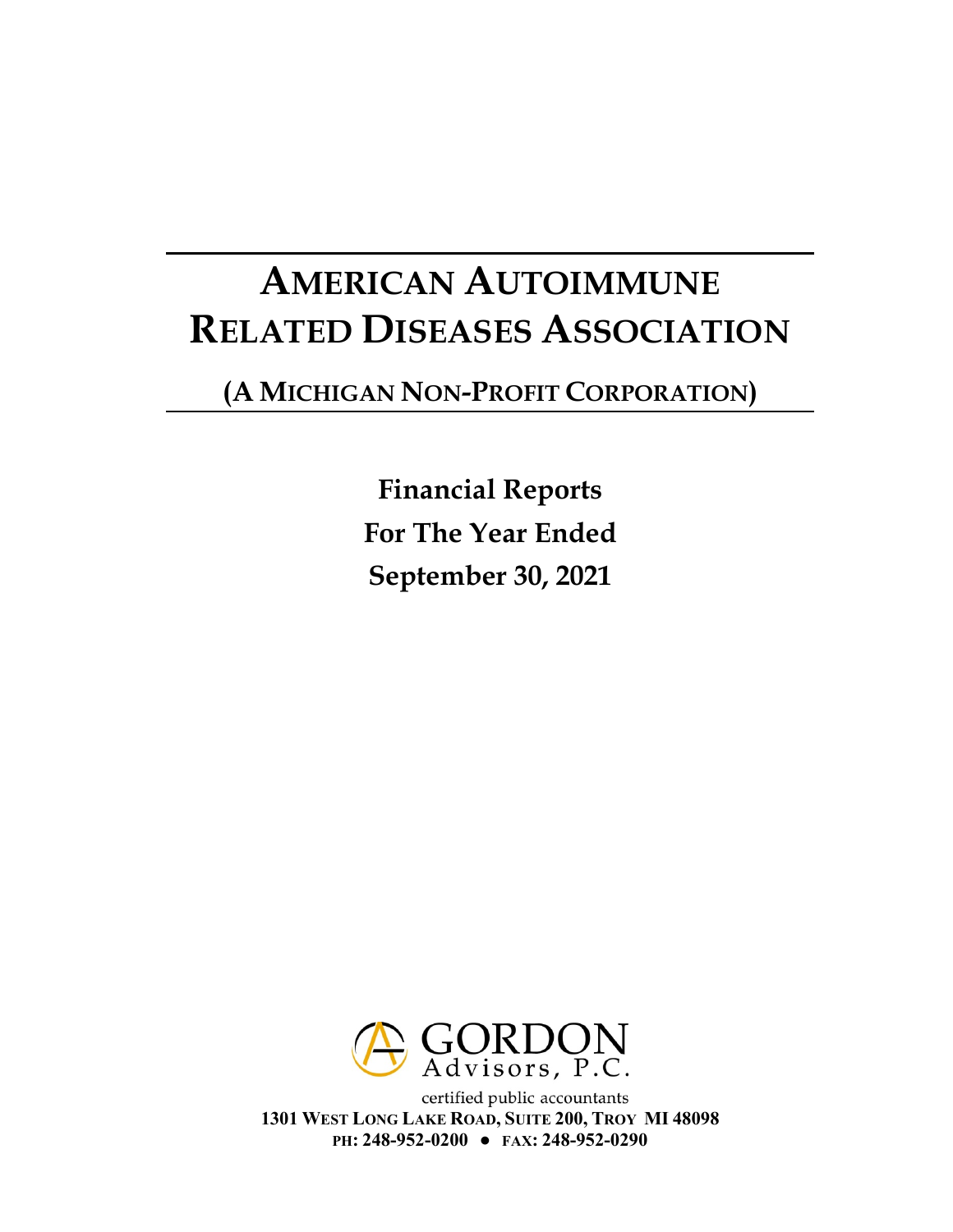## **I N D E X**

|                                         | Page     |
|-----------------------------------------|----------|
| Independent Auditors' Report            | 1        |
| <b>Statement of Financial Position</b>  | 2        |
| <b>Statement of Activities</b>          | 3        |
| <b>Statement of Functional Expenses</b> | $4 - 5$  |
| <b>Statement of Cash Flows</b>          | 6        |
| Notes to the Financial Statements       | $7 - 11$ |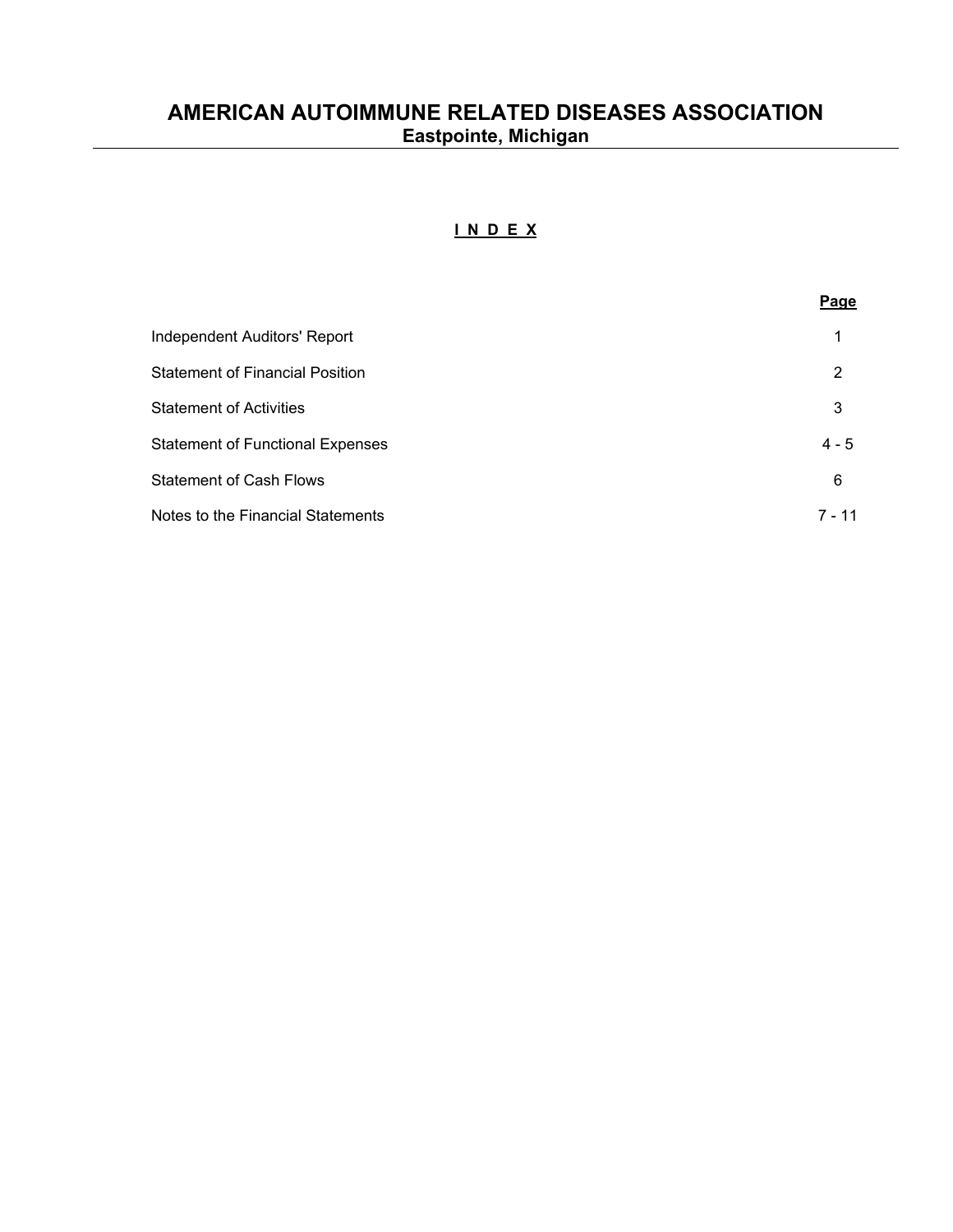

1301 W. Long Lake Rd., Ste. 200 Troy, MI 48098-6319 t 248.952.0200 f 248.952.0290

#### INDEPENDENT AUDITORS' REPORT

The Board of Directors American Autoimmune Related Diseases Association Clinton Township, Michigan

We have audited the accompanying financial statements of American Autoimmune Related Diseases Association (a nonprofit organization) which comprise the statement of financial position as of September 30, 2021, and the related statements of activities, functional expenses and cash flows for the year then ended, and the related notes to the financial statements.

#### *Management's Responsibility for the Financial Statements*

Management is responsible for the preparation and fair presentation of these financial statements in accordance with accounting principles generally accepted in the United States of America; this includes the design, implementation, and maintenance of internal control relevant to the preparation and fair presentation of financial statements that are free from material misstatement, whether due to fraud or error.

#### *Auditor's Responsibility*

Our responsibility is to express an opinion on these financial statements based on our audit. We conducted our audit in accordance with auditing standards generally accepted in the United States of America. Those standards require that we plan and perform the audit to obtain reasonable assurance about whether the financial statements are free of material misstatement.

An audit involves performing procedures to obtain audit evidence about the amounts and disclosures in the financial statements. The procedures selected depend on the auditor's judgment, including the assessment of the risks of material misstatement of the financial statements, whether due to fraud or error. In making those risk assessments, the auditor considers internal control relevant to the entity's preparation and fair presentation of the financial statements in order to design audit procedures that are appropriate in the circumstances, but not for the purpose of expressing an opinion on the effectiveness of the entity's internal control. Accordingly, we express no such opinion. An audit also includes evaluating the appropriateness of accounting policies used and the reasonableness of significant accounting estimates made by management, as well as evaluating the overall presentation of the financial statements.

We believe that the audit evidence we have obtained is sufficient and appropriate to provide a basis for our audit opinion.

#### *Opinion*

In our opinion, based on our audit, the financial statements referred to above present fairly, in all material respects, the financial position of American Autoimmune Related Diseases Association as of September 30, 2021 , and the changes in its net assets and its cash flows for the year then ended in accordance with accounting principles generally accepted in the United States of America.

Gordon Advisors, P.C.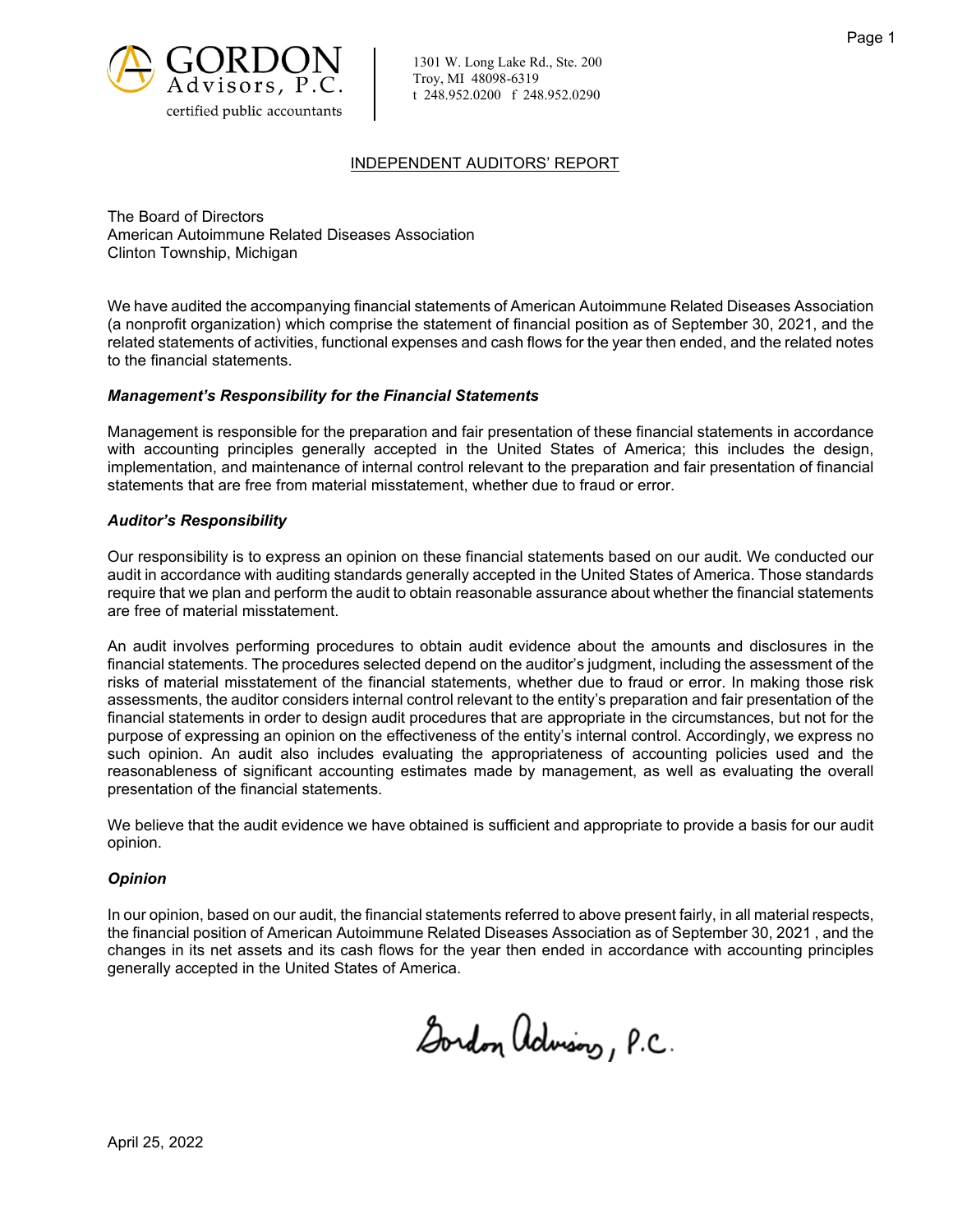## **AMERICAN AUTOIMMUNE RELATED DISEASES ASSOCIATION**

## **Statement of Financial Position**

**September 30, 2021**

#### **ASSETS**

| Cash and cash equivalents<br>Investment - Certificate of Deposit<br>Property and equipment, net | \$<br>1,387,129<br>272,312<br>23,707 |
|-------------------------------------------------------------------------------------------------|--------------------------------------|
| <b>Total Assets</b>                                                                             | \$<br>1,683,148                      |
|                                                                                                 |                                      |
| <b>LIABILITIES AND NET ASSETS</b>                                                               |                                      |
| <b>Liabilities</b>                                                                              |                                      |
| Accounts payable<br>Accrued wages and benefits<br>Payroll protection loan program               | \$<br>25,874<br>28,289<br>0          |
| <b>Total Liabilities</b>                                                                        | 54,163                               |
| <b>Net Assets</b>                                                                               |                                      |
| Without donor restrictions<br>With donor restrictions                                           | 1,216,999<br>411,986                 |
| <b>Total Net Assets</b>                                                                         | 1,628,985                            |
| <b>Total Liabilities and Net Assets</b>                                                         | \$<br>1,683,148                      |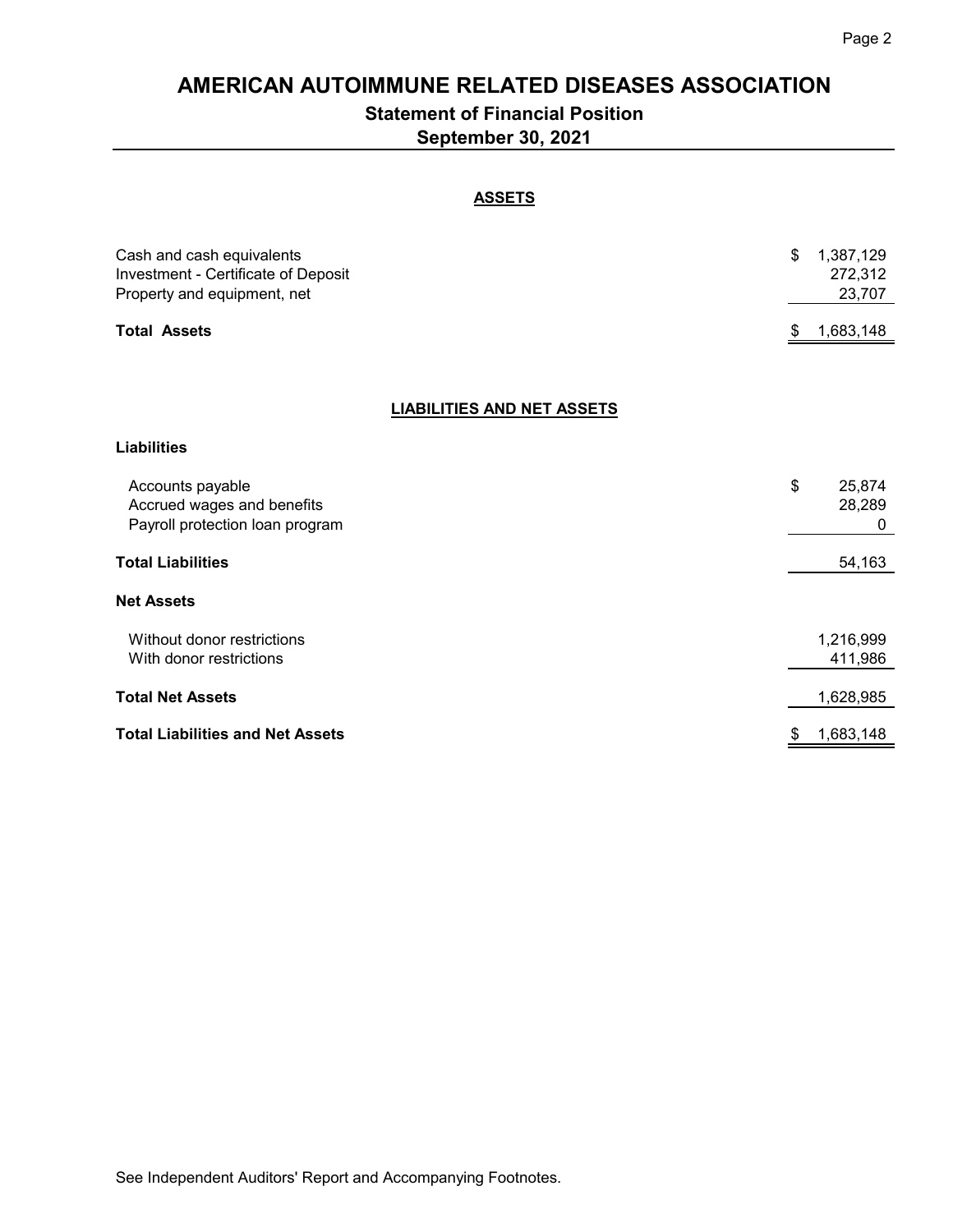# **AMERICAN AUTOIMMUNE RELATED DISEASES ASSOCIATION**

## **Statement of Activities**

**For the Year Ended September 30, 2021**

|                                                           | <b>Without</b><br><b>Donor</b><br><b>Restrictions</b> |                      | With<br><b>Donor</b><br><b>Restrictions</b> |                | 2021<br><b>Total</b> |                      |
|-----------------------------------------------------------|-------------------------------------------------------|----------------------|---------------------------------------------|----------------|----------------------|----------------------|
| <b>Revenue and Other Support</b>                          |                                                       |                      |                                             |                |                      |                      |
| Contributions<br>Paycheck Protection Program grant        | \$                                                    | 2,645,294<br>123,400 | \$                                          | 634,124        | \$                   | 3,279,418<br>123,400 |
| In-kind goods and services<br>Fundraising income - net of |                                                       | 482,143              |                                             | 0              |                      | 482,143              |
| expenses of \$0                                           |                                                       | 3,398                |                                             | 0              |                      | 3,398                |
| Other income                                              |                                                       | 2,285                |                                             | $\pmb{0}$      |                      | 2,285                |
| Interest income                                           |                                                       | 2,463                |                                             | 0              |                      | 2,463                |
|                                                           |                                                       | 3,258,983            |                                             | 634,124        |                      | 3,893,107            |
| Net assets released from restrictions                     |                                                       | 586,924              |                                             | (586, 924)     |                      | 0                    |
| <b>Total Revenue and Other Support</b>                    |                                                       | 3,845,907            |                                             | 47,200         |                      | 3,893,107            |
| <b>Expenses</b>                                           |                                                       |                      |                                             |                |                      |                      |
| Program services                                          |                                                       |                      |                                             |                |                      |                      |
| Education                                                 |                                                       | 966,873              |                                             | $\mathbf 0$    |                      | 966,873              |
| Public awareness                                          |                                                       | 2,217,156            |                                             | $\mathbf 0$    |                      | 2,217,156            |
| Research                                                  |                                                       | 191,194              |                                             | $\pmb{0}$      |                      | 191,194              |
| Total program services                                    |                                                       | 3,375,222            |                                             | $\overline{0}$ |                      | 3,375,222            |
| Supporting services:                                      |                                                       |                      |                                             |                |                      |                      |
| Management and general                                    |                                                       | 104,058              |                                             | 0              |                      | 104,058              |
| Fundraising                                               |                                                       | 61,708               |                                             | 0              |                      | 61,708               |
| Total supporting services                                 |                                                       | 165,766              |                                             | $\overline{0}$ |                      | 165,766              |
| <b>Total Expenses</b>                                     |                                                       | 3,540,988            |                                             | $\mathbf 0$    |                      | 3,540,988            |
| <b>Change In Net Assets</b>                               |                                                       | 304,919              |                                             | 47,200         |                      | 352,119              |
| Net Assets, Beginning of Year                             |                                                       | 912,080              |                                             | 364,786        |                      | 1,276,866            |
| Net Assets, End of Year                                   | \$                                                    | 1,216,999            | \$                                          | 411,986        | \$                   | 1,628,985            |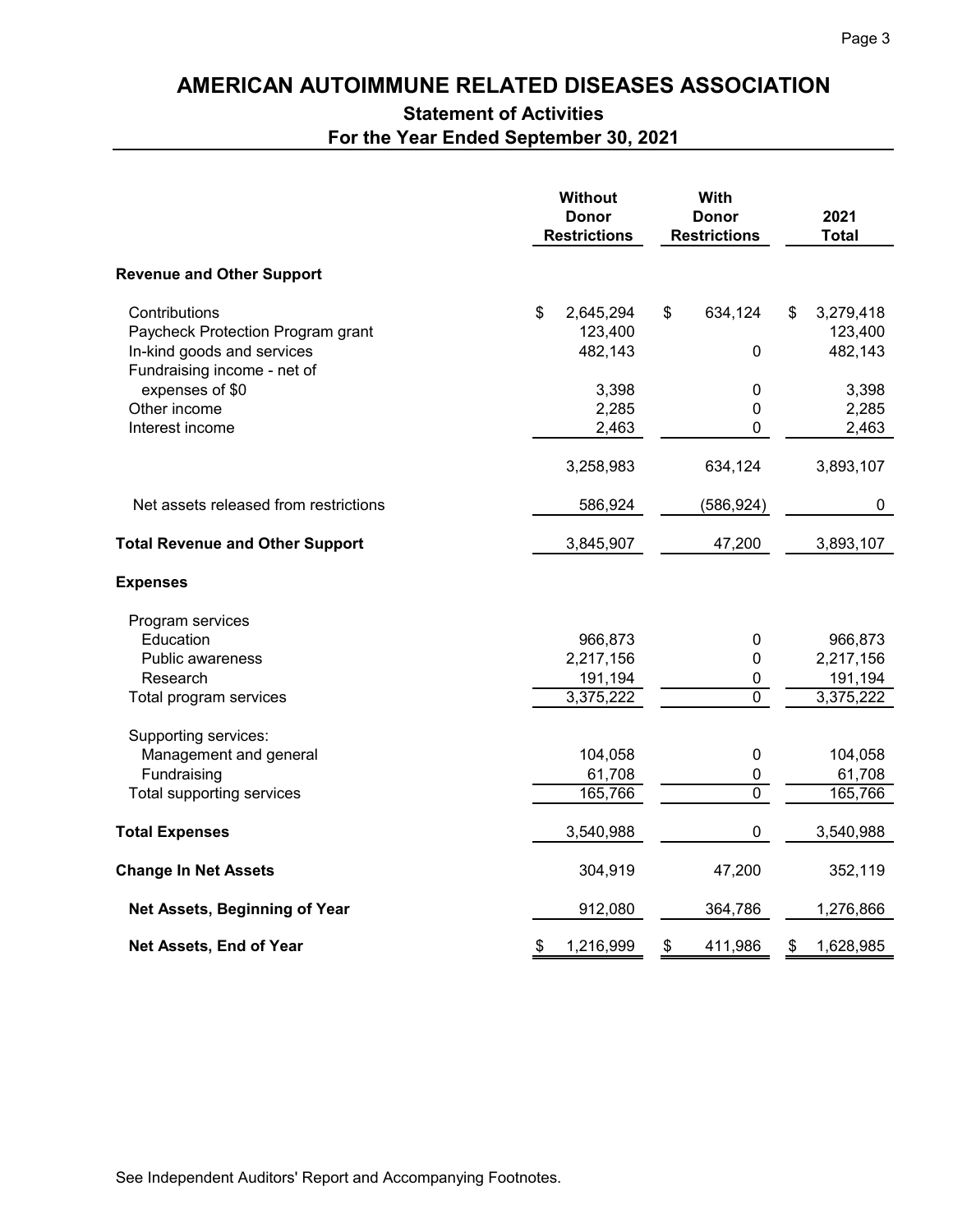## **AMERICAN AUTOIMMUNE RELATED DISEASES ASSOCIATION**

## **Statement of Functional Expenses For The Year Ended September 30, 2021**

|                                             | <b>Program Services</b> |                  |    |                  |    |                 | <b>Total</b> |                 |
|---------------------------------------------|-------------------------|------------------|----|------------------|----|-----------------|--------------|-----------------|
|                                             | <b>Public</b>           |                  |    | Program          |    |                 |              |                 |
|                                             |                         | <b>Education</b> |    | <b>Awareness</b> |    | <b>Research</b> |              | <b>Services</b> |
| Wages                                       | \$                      | 265,002          | \$ | 347,709          | \$ | 87,757          | \$           | 700,468         |
| Professional fees                           |                         | 28,646           |    | 21,914           |    | 7,097           |              | 57,657          |
| Postage and shipping                        |                         | 4,877            |    | 1,131            |    | 277             |              | 6,285           |
| Public relations                            |                         | 92,117           |    | 1,603,883        |    | 0               |              | 1,696,000       |
| Legal                                       |                         | 95,383           |    | 0                |    | 29,348          |              | 124,731         |
| <b>Consulting services</b>                  |                         | 52,841           |    | 32,325           |    | 18,530          |              | 103,696         |
| <b>Grant writing</b>                        |                         | 4,486            |    | 2,941            |    | 9,354           |              | 16,781          |
| Printing and stationery                     |                         | 3,919            |    | 2,815            |    | 0               |              | 6,734           |
| Office supplies                             |                         | 1,590            |    | 1,586            |    | 0               |              | 3,176           |
| Operating supplies                          |                         | 7,530            |    | 4,697            |    | 88              |              | 12,315          |
| Dues and subscriptions                      |                         | 14,360           |    | 30,711           |    | 16,779          |              | 61,850          |
| Filing fees                                 |                         | 1,454            |    | 1,454            |    | 0               |              | 2,908           |
| Planned giving                              |                         | 6,432            |    | 6,348            |    | 0               |              | 12,780          |
| Rent                                        |                         | 51,157           |    | 38,757           |    | 861             |              | 90,775          |
| Equipment maintenance                       |                         | 1,545            |    | 983              |    | 0               |              | 2,528           |
| Telephone                                   |                         | 4,613            |    | 4,661            |    | 292             |              | 9,566           |
| Insurance                                   |                         | 1,212            |    | 1,212            |    | 367             |              | 2,791           |
| State and national meetings                 |                         | 0                |    | 1,258            |    | 985             |              | 2,243           |
| Travel                                      |                         | 0                |    | 1,777            |    | 0               |              | 1,777           |
| Depreciation                                |                         | 1,301            |    | 1,301            |    | 1,301           |              | 3,903           |
| Payroll taxes                               |                         | 20,898           |    | 23,098           |    | 5,499           |              | 49,495          |
| Insurance - Health                          |                         | 18,191           |    | 15,118           |    | 3,342           |              | 36,651          |
|                                             |                         |                  |    |                  |    |                 |              |                 |
| Fundraising -<br>Other                      |                         | 0                |    | 0                |    | 0               |              | 0               |
|                                             |                         | 622              |    | 216              |    | 76              |              | 914             |
| Board expenses                              |                         | 333              |    | 333              |    | 0               |              | 666             |
| Events                                      |                         | 1,473            |    |                  |    | 261             |              |                 |
| Professional training                       |                         | 0                |    | 2,318            |    | 5,000           |              | 4,051<br>5,000  |
| Grants                                      |                         | 500              |    | 0<br>500         |    | 500             |              | 1,500           |
| Repairs and maintenance<br><b>Utilities</b> |                         | 1,023            |    | 1,023            |    | 0               |              | 2,046           |
| Miscellaneous                               |                         | 64               |    | 68               |    | 67              |              | 199             |
| Retirement plan contributions               |                         | 967              |    | 2,232            |    | 3,413           |              | 6,612           |
| Website                                     |                         | 284,337          |    | 34,787           |    | 0               |              | 319,124         |
|                                             |                         |                  |    |                  |    | 0               |              |                 |
| Advertising and development                 |                         | 0                |    | 30,000           |    |                 |              | 30,000          |
| <b>Total Expenses By Function</b>           |                         | 966,873          |    | 2,217,156        |    | 191,194         |              | 3,375,222       |
| Less expenses included                      |                         |                  |    |                  |    |                 |              |                 |
| with revenues on the                        |                         |                  |    |                  |    |                 |              |                 |
| statement of activities                     |                         | 0                |    | 0                |    | 0               |              | 0               |
| <b>Total expenses included in</b>           |                         |                  |    |                  |    |                 |              |                 |
| the expense section on the                  |                         |                  |    |                  |    |                 |              |                 |
| statement of activities                     | \$                      | 966,873          | \$ | 2,217,156        | \$ | 191,194         | \$           | 3,375,222       |

See Independent Auditor's Report and Accompanying Footnotes.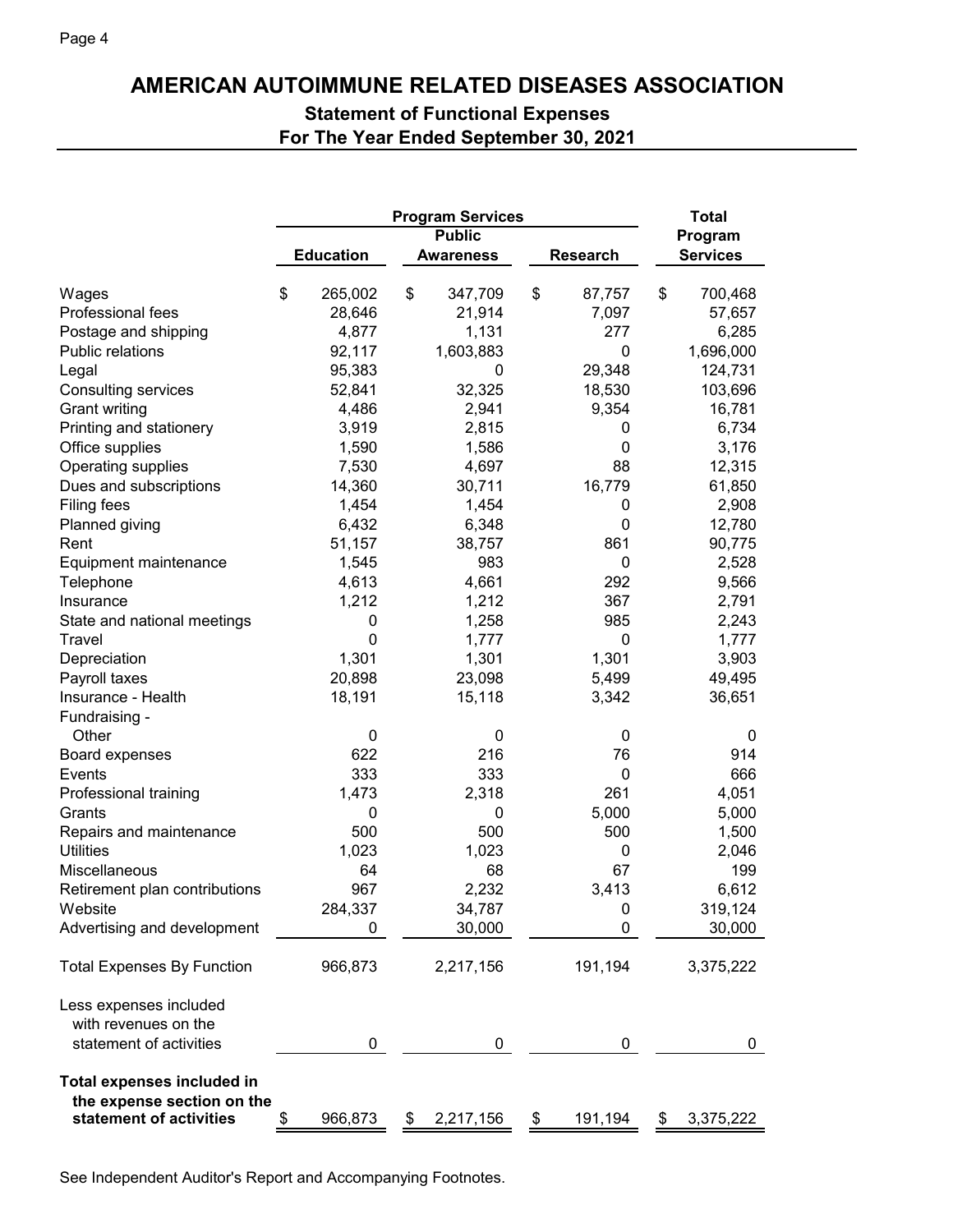| <b>Supporting Services</b> |                    |                 |
|----------------------------|--------------------|-----------------|
| <b>Management</b>          |                    |                 |
| and                        |                    |                 |
| General                    | <b>Fundraising</b> | <b>Total</b>    |
|                            |                    |                 |
| \$<br>31,018               | \$<br>25,740       | \$<br>757,226   |
| 10,916                     | 1,755              | 70,328          |
| 195                        | 620                | 7,100           |
| 0                          | 0                  | 1,696,000       |
| 28,840                     | 0                  | 153,571         |
| 5,483                      | 5,483              | 114,662         |
| 0                          | 0                  | 16,781          |
| 619                        | 778                | 8,131           |
| 145                        | 51                 | 3,372           |
| 285                        | 246                | 12,846          |
| 2,997                      | 2,030              | 66,877          |
| 1,418                      | 1,454              | 5,780           |
| 1,456                      | 6,197              | 20,433          |
| 5,340                      | 4,651              | 100,766         |
| 140                        | 140                | 2,808           |
| 360                        | 237                | 10,163          |
| 1,312                      | 1,212              | 5,315           |
| 245                        | 0                  | 2,488           |
| 380                        | 0                  | 2,157           |
| 1,301                      | 1,301              | 6,505           |
| 2,199                      | 3,300              | 54,994          |
| 1,806                      | 1,594              | 40,051          |
| 0                          | 0                  | 0               |
| 4,494                      | 0                  | 5,408           |
|                            | 333                | 999             |
| 153                        | 226                | 4,430           |
| 0                          | 0                  | 5,000           |
| 500                        | 500                | 2,500           |
| 87                         | 44                 | 2,177           |
| 188                        | 62                 | 449             |
| 93                         | 559                | 7,264           |
| 1,198                      | 3,195              | 323,517         |
| 890                        | 0                  | 30,890          |
| 104,058                    | 61,708             | 3,540,988       |
| 0                          | 0                  | 0               |
|                            |                    |                 |
| \$<br>104,058              | \$<br>61,708       | \$<br>3,540,988 |

See Independent Auditor's Report and Accompanying Footnotes.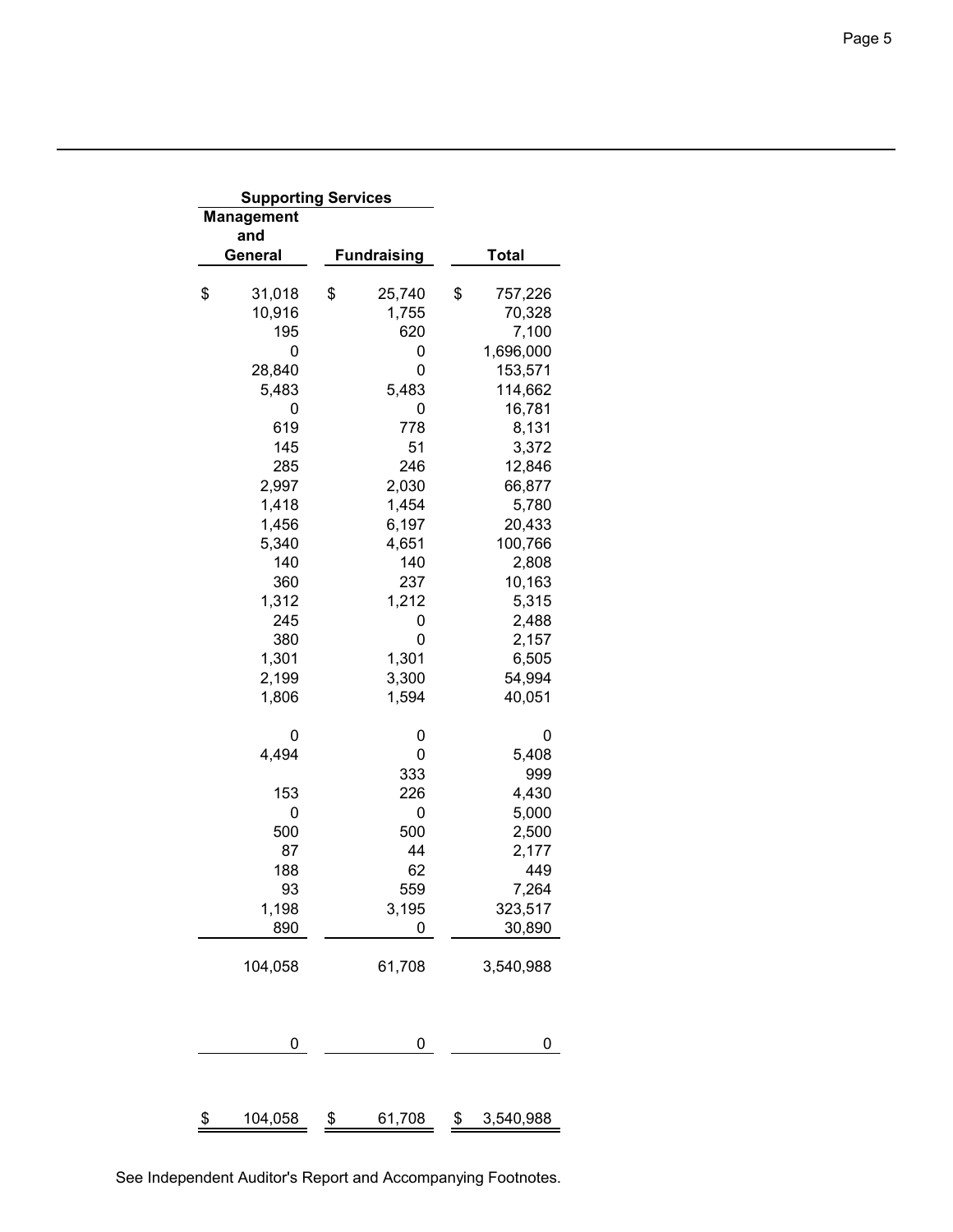## **AMERICAN AUTOIMMUNE RELATED DISEASES ASSOCIATION Statement of Cash Flows For The Year Ended September 30, 2021**

#### **Operating Activities**

| Change in net assets                                                                                                                                                     | \$<br>352,119       |
|--------------------------------------------------------------------------------------------------------------------------------------------------------------------------|---------------------|
| Adjustments to reconcile change in net assets to net<br>cash provided by (used in) operating activities:<br>Depreciation<br>Paycheck Protection Program loan forgiveness | 6,505<br>(123, 400) |
| (Increase) Decrease in operating assets<br>Contributions receivable                                                                                                      | 110,099             |
| Increase (Decrease) in operating liabilities:<br>Accounts payable<br>Accrued wages and benefits                                                                          | (4,834)<br>4,843    |
| Net Cash Provided By (Used In) Operating Activities                                                                                                                      | 345,332             |
| <b>Investing Activities</b>                                                                                                                                              |                     |
| Purchase of equipment                                                                                                                                                    | (12, 556)           |
| Net Cash Provided By (Used In) Investing Activities                                                                                                                      | (12, 556)           |
| <b>Financing Activities</b>                                                                                                                                              |                     |
| Purchase of long-term certificate of deposit                                                                                                                             | (2,201)             |
| Net Cash Provided By (Used In) Financing Activities                                                                                                                      | (2,201)             |
| Net Increase in Cash and Cash Equivalents                                                                                                                                | 330,575             |
| <b>Cash and Cash Equivalents:</b><br><b>Beginning of Year</b>                                                                                                            | 1,056,554           |
| <b>End of Year</b>                                                                                                                                                       | \$<br>1,387,129     |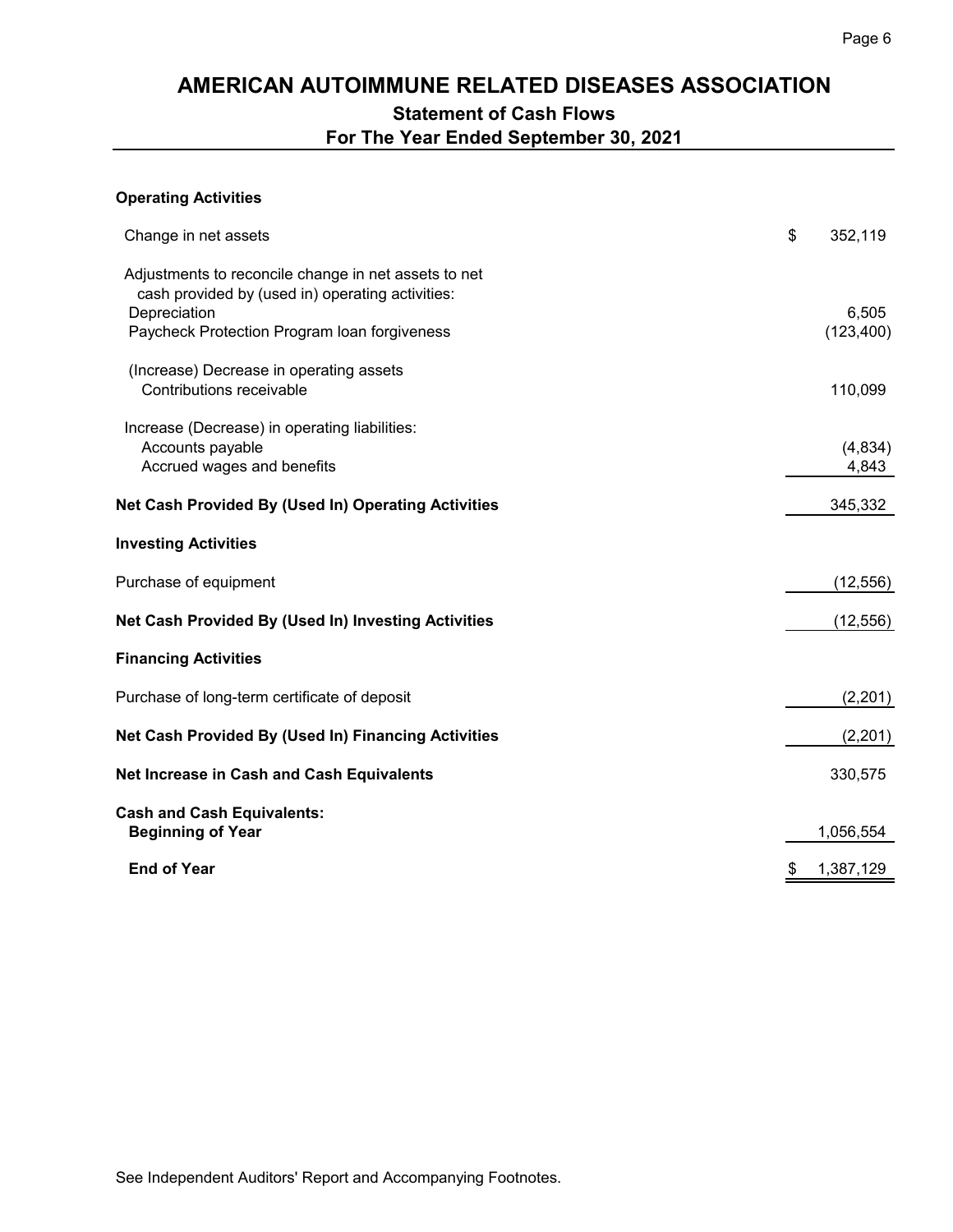#### **NOTE**

#### **1. Nature of Organization and Summary of Significant Accounting Policies**

Nature of Organization – American Autoimmune Related Diseases Association "the Organization" is a nonprofit corporation organized under the laws of the State of Michigan and has been classified under Section 501(c)(3) of the Internal Revenue Code as an organization that is not a private foundation. The Organization was formed for the purpose of eradicating autoimmune diseases, and the physical, emotional, financial, and societal suffering caused by these diseases, through research, education, and supportive services. The Organization's sources of support and revenue include contributions from corporate entities, the general public, and various fundraising events.

Contribution Revenue **–** The Organization records revenue when a pledge (contribution) representing an unconditional promise to give is received: absent of such promise, revenue is recognized when the intent to give is collected. Conditional promise to give and indications of intentions to give are reported at fair value at the date the related conditions are substantially met.

Contributions are reported as with donor restrictions support if they are received with donor stipulations that limit the use if the asset, or the economic value embedded in the asset. When a donor restriction expires, that is, when a stipulated time restriction ends or purpose restriction is accomplished, net assets with donor restrictions are reclassified to net assets without donor restrictions and are reported in the Statement of Activities as net assets released from restrictions. Donor-restricted contributions whose restrictions are met within the same period as the contributions are received are reported as without donor restricted contributions in the accompanying Statement of Activities. During the year ended September 30, 2021 the Organization did not receive any contributions from donors that included conditions that precluded immediate recognition.

Concentration of Credit Risk – The Organization primarily deposits cash with major banks within the State of Michigan and at times throughout the year may maintain balances that exceed federally insured limits of \$250,000 per depositor, per insured bank. The Organization had not experienced any losses in such accounts, and management believes the Organization is not exposed to any unusual credit risk on cash and cash equivalents.

Estimates in the Financial Statements – The preparation of financial statements in conformity with accounting principles generally accepted in the United States of America requires management to make estimates and assumptions that affect certain reported amounts and disclosures. Actual results could differ from those estimates. Significant estimates include, but are not limited to, the fair value of in-kind donations.

Cash Equivalents – The Organization considers all highly liquid investments with a maturity of three months or less when purchased to be cash equivalents.

Investment – Certificate of Deposit – Certificates of Deposits held for investment by the Organization that are not debt securities with original maturities greater than three months are classified as investments.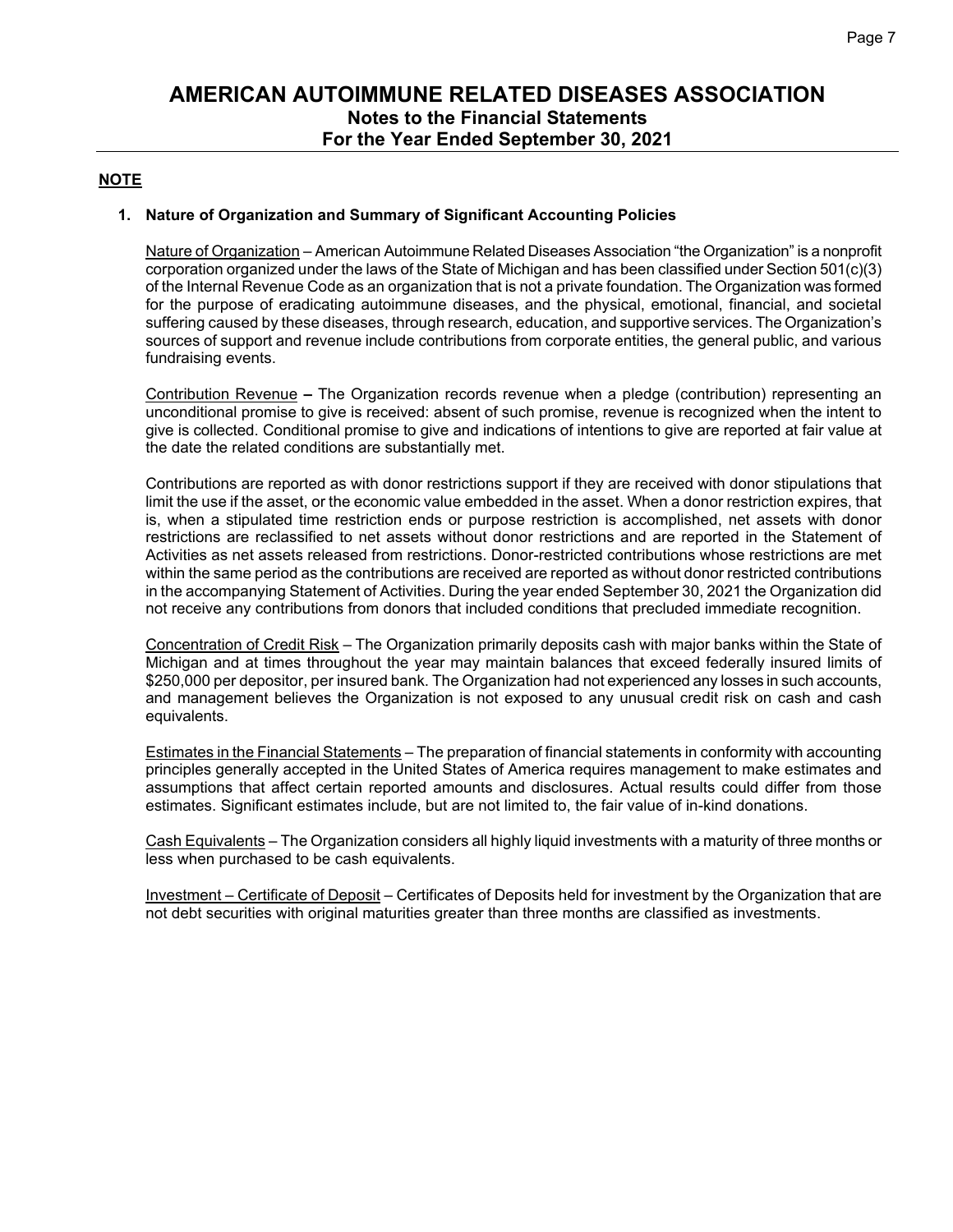#### **NOTE**

#### **1. Nature of Organization and Summary of Significant Accounting Policies (Continued)**

Property and Equipment – Purchased property and equipment are stated at cost. Donated property and equipment is stated at fair value at the date of the gift. Depreciation is computed using straight-line methods over the estimated useful lives of the assets. Maintenance and repairs that do not enhance the value or prolong the useful life of assets are expensed when incurred. It is the Organization's policy to capitalize property and equipment purchases greater than \$500. Management reviews these assets for impairment whenever events or circumstances indicate that the carrying value may not be recoverable.

Estimated useful lives of property and equipment used in computing depreciation are as follows:

| Description                   | Useful Live |
|-------------------------------|-------------|
| <b>Building</b>               | 39 years    |
| <b>Furniture and Fixtures</b> | 5 years     |

Classification of Net Assets – The Organization's net assets are classified as without donor restrictions or with donor restrictions on the presence and characteristics of donor-imposed restrictions limiting the Organization's ability to use and dispose of contributed assets or the economic benefits embodied in those assets.

- Net Assets Without Donor Restrictions Net assets that are not subject to donor-imposed restrictions. Net assets without donor restrictions may be designated for specific purpose by action of the Board of Directors.
- Net Assets With Donor Restrictions Net assets subject to donor-imposed restrictions, which may require that the gift principal be maintained permanently by the Organization, or restrictions that expire with the passage of time.

Agency Transactions – From time to time, the Organization may receive donor pledges and contributions that are designated for the benefit of other nonprofit agencies. Such designations are deducted from gross contributions received in the accompanying Statement of Activities, to arrive at net contributions since the Organization does not have variance power over such designated contributions. Any amounts collected under these arrangements but not yet distributed in accordance with donor stipulations are recorded as "Undistributed Donor Designations" in the accompanying Statement of Financial Position.

In-Kind Donated Services – Contributions of donated non-cash assets are recorded at their fair values in the period received. Contributions of donated services that create or enhance non-financial assets or that require specialized skills, are provided by individuals possessing those skills, and would typically need to be purchased if not provided by donation, are recorded at their fair value in the period received. In addition, many individuals volunteer their time and perform a variety of tasks that assist the Organization in its mission, but these services do not meet the criteria for recognition as contributed services.

Functional Allocation of Expenses – Indirect costs have been allocated between the various programs and supporting services based on estimates. Although the methods of allocation used are considered appropriate, other methods could be used that would present different results.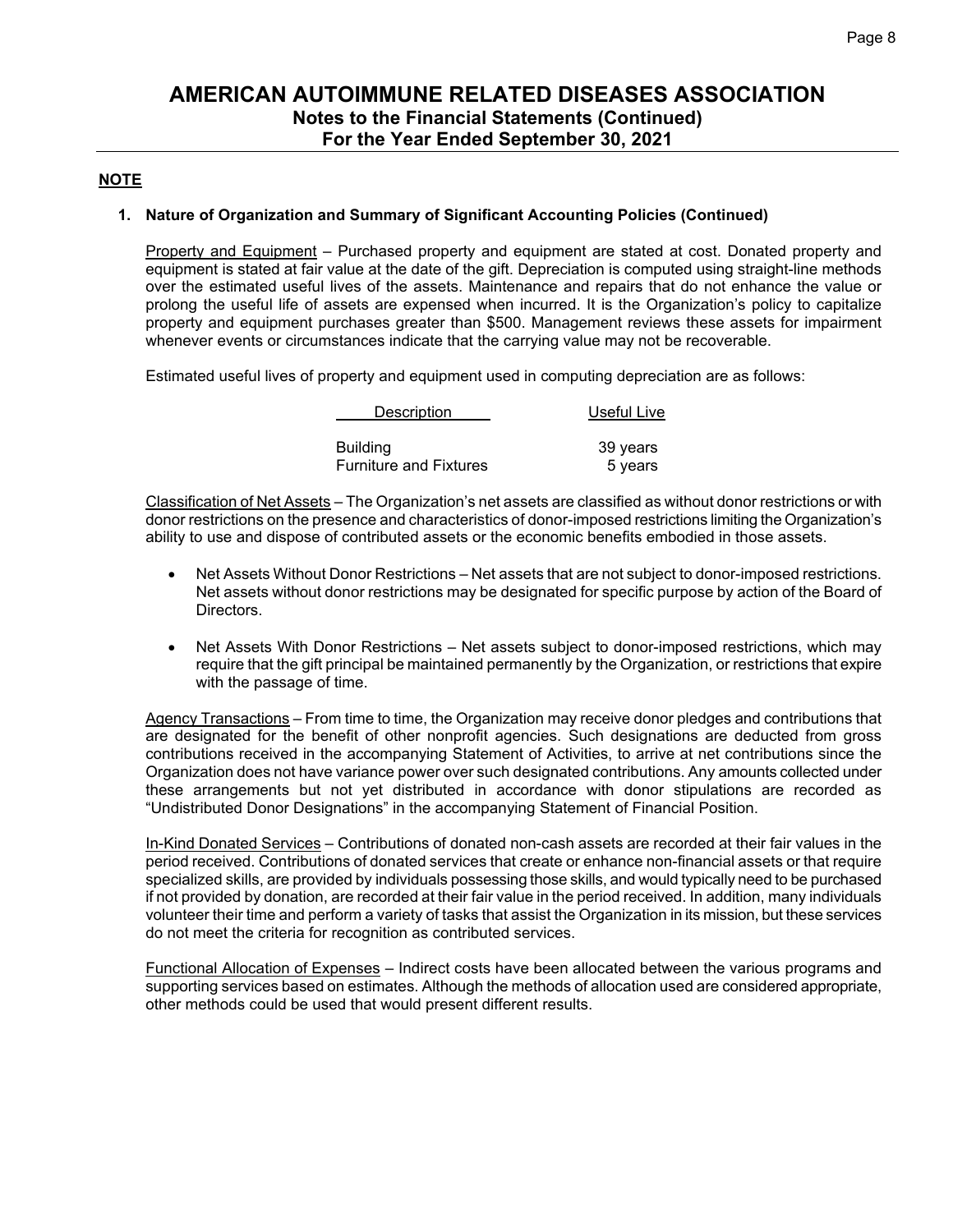#### **NOTE**

#### **1. Nature of Organization and Summary of Significant Accounting Policies (Continued)**

Income Taxes – The Organization is exempt from federal income tax under Internal Revenue Code Section 501 (C)(3). As a result, no provision for income taxes has been recorded in the accompanying financial statements.

The Organization's continued status as an exempt organization is considered to be a "tax position" in that the Organization must adhere to various requirements in order to remain tax-exempt. In addition, any Organization activities that may subject it to "unrelated business taxable income" are also tax positions. Management has analyzed the Organization's material tax positions as of September 30, 2021 and has determined that no material uncertain tax positions exist that require recognition or disclosure in the accompanying financial statements.

Subsequent Events – The Organization has evaluated events and transactions that occurred through April 25, 2022, which is the date the financial statements were available for issue.

#### **2. Property and Equipment**

Property and equipment consists of the following assets at September 30, 2021:

| Furniture and fixtures         | 67.661 |
|--------------------------------|--------|
| Less: Accumulated depreciation | 43.954 |
| Property and Equipment, Net    | 23.707 |

#### 3**. Retirement Plan**

The Organization maintains a 403(B) defined contribution plan, which covers substantially all employees. The Organization matches 100% of the first 20% of the participant deferral contribution.

#### **4. Concentration**

Approximately \$1,166,000 of net contributions in the Statement of Activities was provided through grants and contributions from one donor.

In-Kind services of approximately \$452,143 was provided by three donors.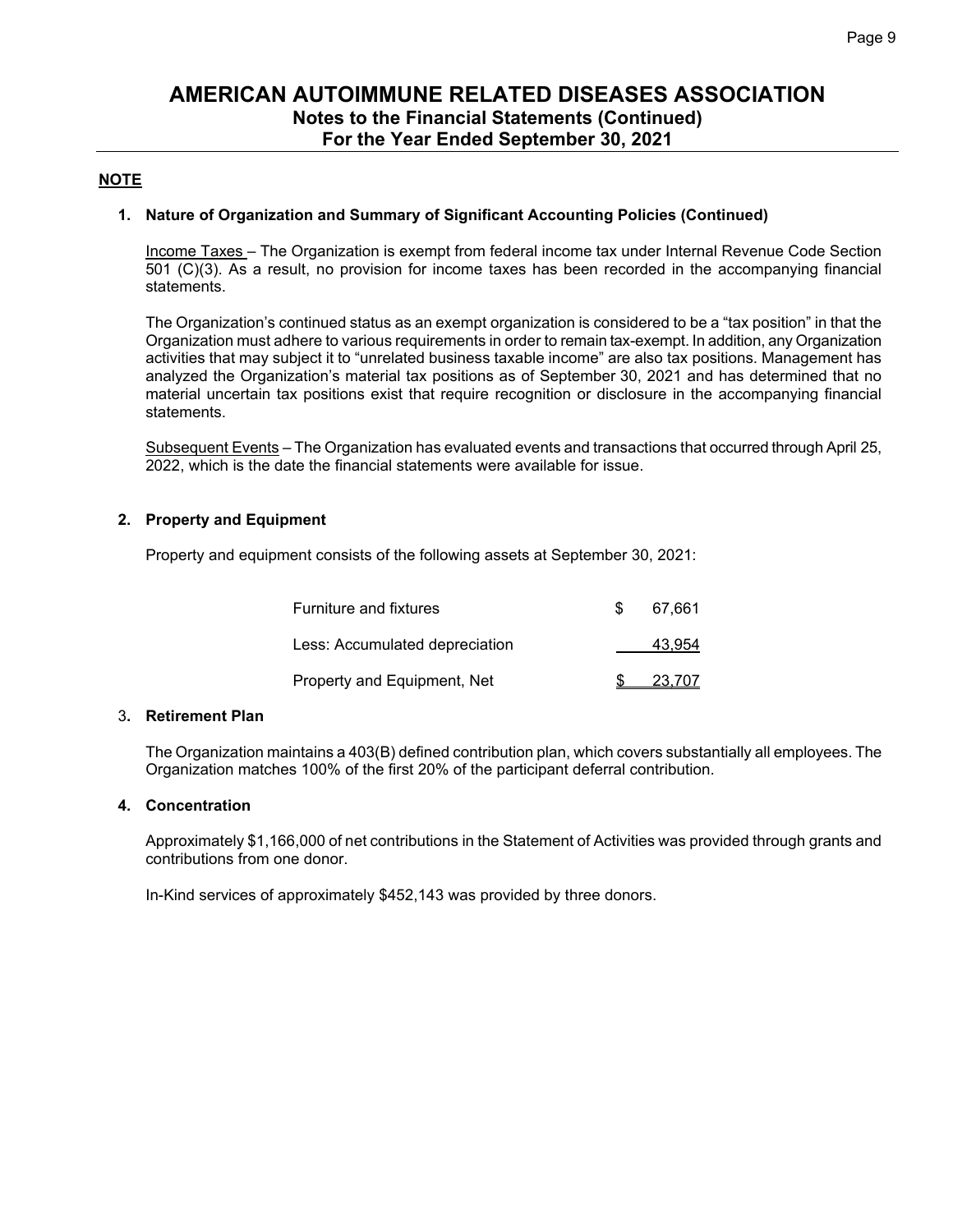#### **NOTE**

#### **5. Temporarily Restricted Net Assets**

Temporarily restricted net assets consisted of amounts having the following purpose restrictions as of September 30, 2021:

| Closing the Equity Gap           | 120,439   |
|----------------------------------|-----------|
| Assessing Disparities in Fatigue | 16,728    |
| Lyme Disease                     | 25,000    |
| <b>Empowering Women</b>          | 25,824    |
| Step Therapy Program             | 223,995   |
|                                  |           |
|                                  | \$411,986 |

#### **6. Liquidity Management**

The Organization has \$1,387,129 of cash and cash equivalents and a \$272,312 certificate of deposit available within one year of the balance sheet date to meet cash needs for general expenditures. Of this amount, \$411,986 is subject to donor restrictions that make them unavailable for general expenditure within one year of the balance sheet date.

The Organization has a goal to maintain enough cash to meet all anticipated normal operating expenses throughout the year. The Organization invests excess liquid assets in savings accounts or certificates of deposit.

#### **7. Payroll Protection Program Loam**

In May 2020, the Organization obtained funding of \$123,400 from the U.S. Small Business Administration. The Organization pursued this arrangement to maintain liquidity in response to the coronavirus pandemic (see Note 9). The loan is under the Paycheck Protection Program (PPP). The PPP, established as part of the Coronavirus Aid, Relief and Economic Security Act (CARES Act), provides loans to qualifying organizations that can be forgiven if the Organization uses the proceeds to fund payroll, and certain other specified operating expenses during a specified period. Under provisions of the program, the amount of loan forgiveness will be reduced if the Organization lowers either employee headcount or compensation levels when compared to amounts incurred at specific times prior to the pandemic. Any portion of the loan that is not forgiven is required to be fully repaid two years from the loan origination date, by May 2022. The loan may be at any time before that date without penalty and bears interest at 1% per year.

Under the original terms of the PPP loan, monthly payments of principal and interest were required to begin one month after the expiration of a six-month deferral period. However, under the Paycheck Protection Program Flexibility Act signed into law in June 2020, loan payments are deferred for borrowers who apply for loan forgiveness until such time as SBA determines the amount of loan forgiveness and remits this amount to the lender. On April 27, 2021, the Organization's application for forgiveness of the PPP loan was approved for forgiveness by the SBA for the entire amount of \$123,400, including interest. The Organization elected to report PPP loan forgiveness as grant income on the date of official forgiveness during the year ended September 30, 2021.